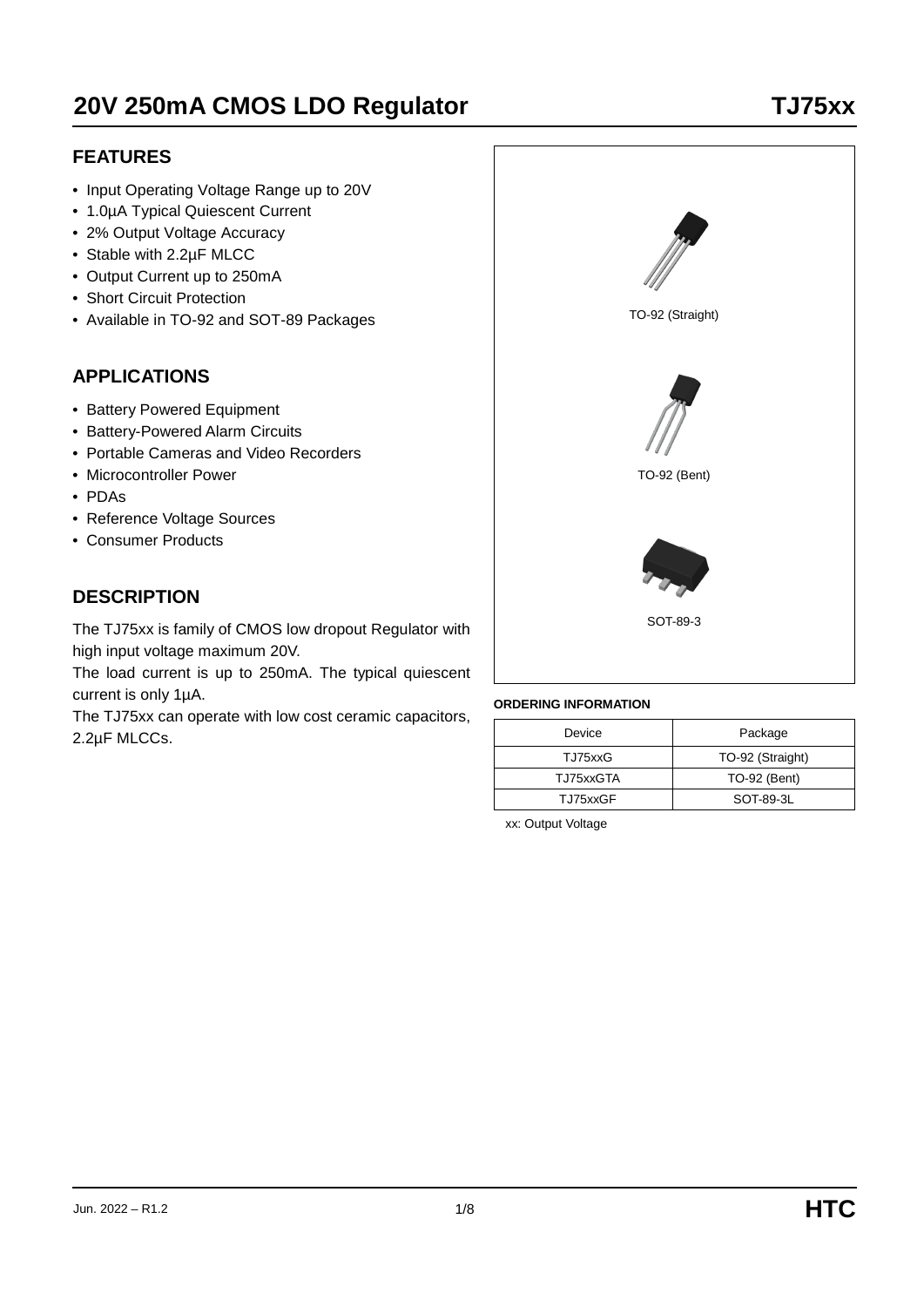#### **ABSOLUTE MAXIMUM RATINGS (Note 1)**

| <b>CHARACTERISTIC</b>                    | <b>SYMBOL</b>               | <b>MIN</b> | MAX | UNIT |
|------------------------------------------|-----------------------------|------------|-----|------|
| Input Supply Voltage                     | V <sub>IN</sub>             | $-0.3$     | 28  |      |
| <b>Operating Junction Temperature</b>    | L,                          | $-40$      | 125 | °C   |
| Lead Temperature (Soldering, 10 seconds) | $\mathsf{T}_{\mathsf{SOL}}$ |            | 260 | °C   |
| Storage Temperature Range                | $\mathsf{T}_{\texttt{STG}}$ | -65        | 150 | °C   |

## **RECOMMENDED OPERATING RATINGS (Note 2)**

| <b>CHARACTERISTIC</b> | <b>SYMBOL</b> | <b>MIN</b>               | MAX | UNIT |
|-----------------------|---------------|--------------------------|-----|------|
| Input Supply Voltage  | $V_{IN}$      | $\overline{\phantom{0}}$ | 20  |      |
| <b>Output Current</b> | <b>I</b> OUT  | $\sim$                   | 250 | mA   |

#### **ORDERING INFORMATION**

| VOUT                                     | Package             | Order No.                       | Description                     | Supplied As      | <b>Status</b> |
|------------------------------------------|---------------------|---------------------------------|---------------------------------|------------------|---------------|
| TO-92 (Straight)                         |                     | TJ7533G                         | Straight Lead                   | <b>Bulk</b>      | Contact Us    |
| 3.3V<br><b>TO-92 (Bent)</b><br>SOT-89-3L | TJ7533GTA           | Bend Lead (0.2 In Line Spacing) | Tape & Ammo Pack                | Contact Us       |               |
|                                          |                     | TJ7533GF                        |                                 | Tape & Reel      | Active        |
|                                          | TO-92 (Straight)    | TJ7550G                         | Straight Lead                   | <b>Bulk</b>      | Active        |
| 5.0V                                     | <b>TO-92 (Bent)</b> | TJ7550GTA                       | Bend Lead (0.2 In Line Spacing) | Tape & Ammo Pack | Contact Us    |
|                                          | SOT-89-3L           | TJ7550GF                        |                                 | Tape & Reel      | Active        |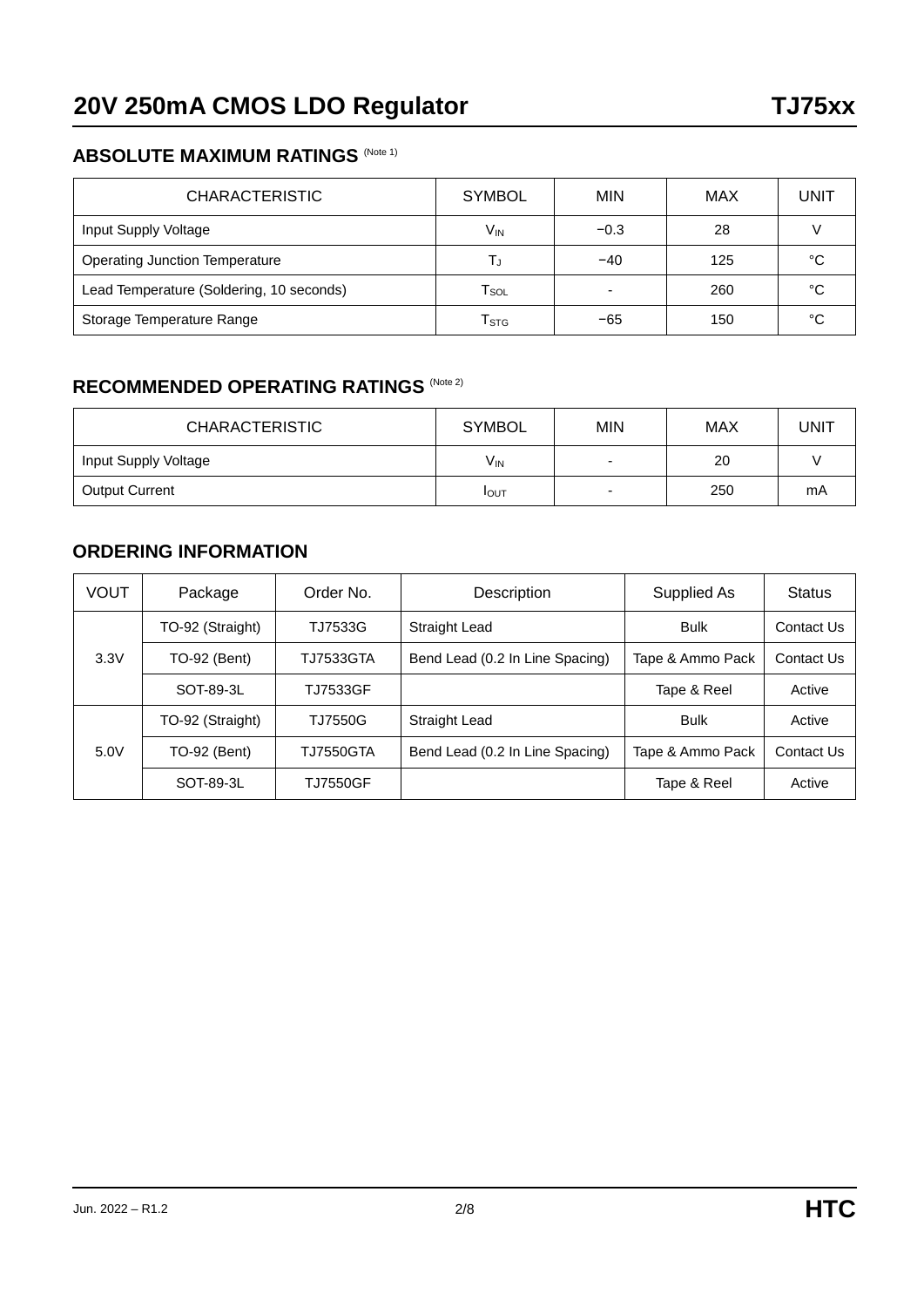#### **PIN CONFIGURATION**



#### **PIN DESCRIPTION**

| Pin No. |            | Pin Name   | Pin Function                                                                    |  |  |
|---------|------------|------------|---------------------------------------------------------------------------------|--|--|
| TO-92   | SOT-89-3L  |            |                                                                                 |  |  |
|         |            | <b>GND</b> | Ground.                                                                         |  |  |
| 2       | 2          | IN         | Input Voltage.                                                                  |  |  |
| 3       | 3          | <b>OUT</b> | Output Voltage.                                                                 |  |  |
|         | <b>TAB</b> | <b>TAB</b> | Connect to IN. Put a copper plane connected to this pin<br>as a thermal relief. |  |  |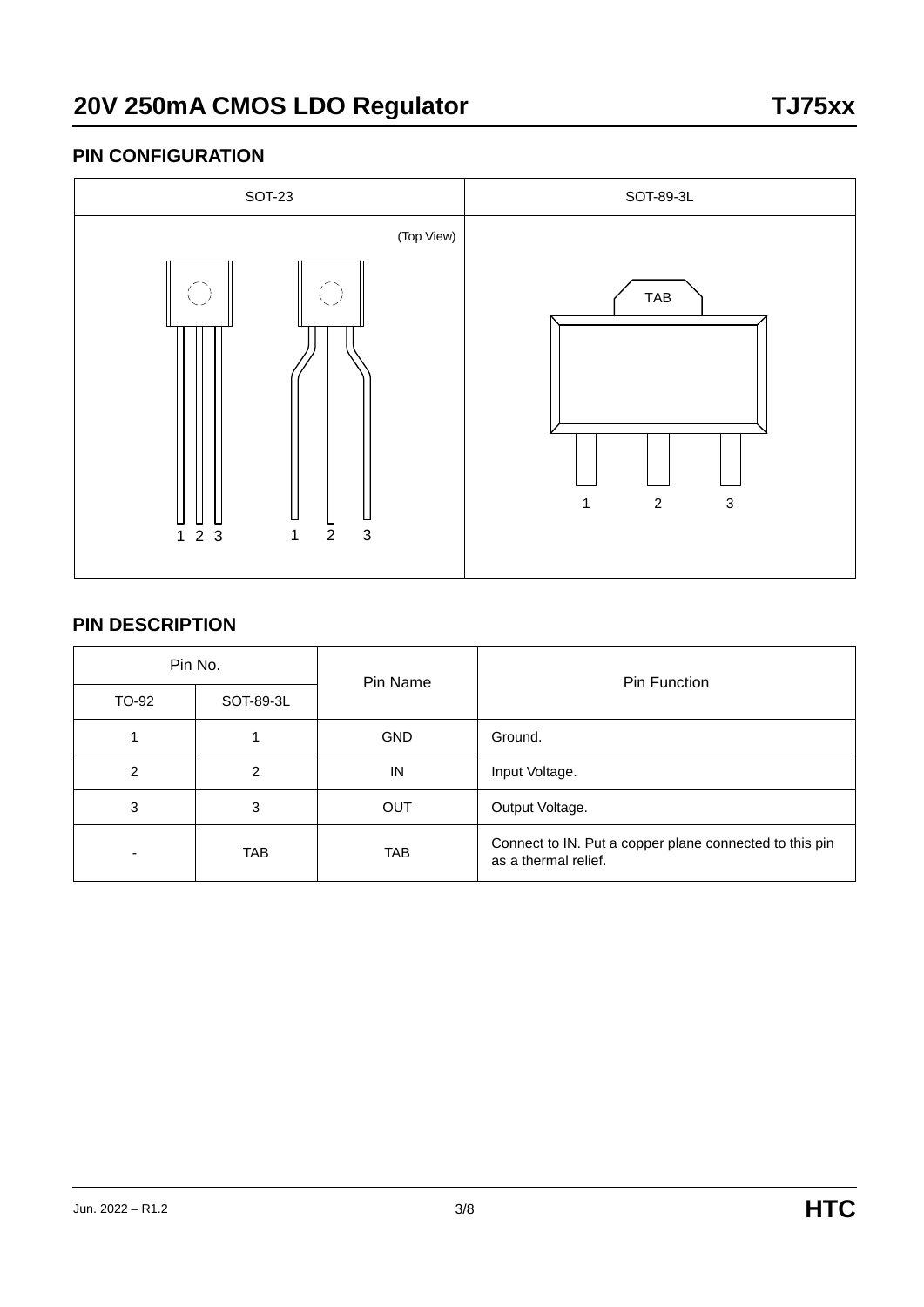# **TYPICAL APPLICATION CIRCUIT**

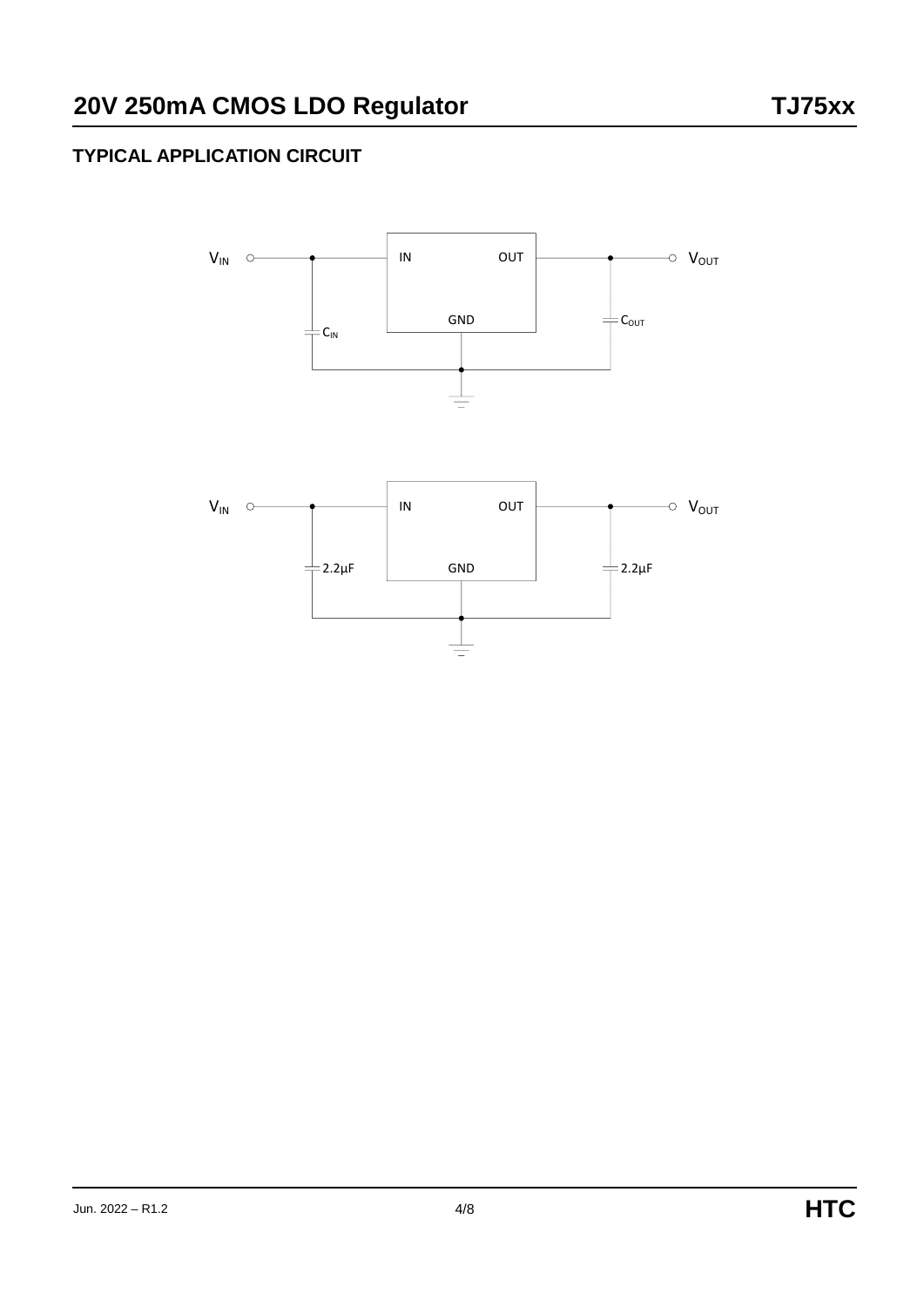## **ELECTRICAL CHARACTERISTICS**

Unless otherwise specified:  $T_J = 25^{\circ}C$ ,  $V_{IN} = V_{OUT} + 1.0 V$ ,  $C_{IN} = C_{OUT} = 2.2 \mu F$ 

| <b>PARAMETER</b>                    | <b>SYMBOL</b>             | <b>TEST CONDITIONS</b>                                                          | <b>MIN</b>               | TYP  | <b>MAX</b> | <b>UNIT</b> |
|-------------------------------------|---------------------------|---------------------------------------------------------------------------------|--------------------------|------|------------|-------------|
| Output Voltage                      | <b>V</b> out              | $l_{\text{OUT}}$ = 1.0 mA                                                       | $-2.0$                   | ٠    | 2.0        | %           |
| Quiescent Current (Note 3)          | lo                        | 1.0 mA $\leq$ $_{\text{OUT}} \leq$ 250 mA                                       | $\overline{\phantom{a}}$ | 1.0  | 3.0        | μA          |
| Line Regulation                     | $\Delta V_{LINE}$         | $V_{OUT}$ +1.0 V $\leq$ $V_{IN}$ $\leq$ 20 V,<br>$I_{OUT} = 1.0$ mA             | -                        | 0.02 | 0.3        | $\%$ /V     |
| Load Regulation <sup>(Note 4)</sup> | $\Delta V_{\text{LOAD}}$  | 1.0 mA $\leq$ $I_{\text{OUT}} \leq$ 250 mA                                      |                          | 1.0  | 3.0        | $\%$        |
| Dropout Voltage (Note 5)            | <b>V</b> <sub>DROP</sub>  | $I_{\text{OUT}} = 160 \text{ mA}$ , $V_{\text{OUT}} = 5.0 \text{ V}$            |                          | 400  | 700        | mV          |
| Power Supply Ripple Rejection       | <b>PSRR</b>               | $V_{IN}$ = 6.0 V, V <sub>OUT</sub> = 5.0 V,<br>$I_{OUT} = 1.0$ mA, $f = 100$ Hz |                          | 38   |            | dB          |
| <b>OCP Threshold Level</b>          | $I_{OCP}$                 |                                                                                 | -                        | 700  |            | mA          |
| <b>VOUT Temperature Coefficient</b> | <b>TC</b> <sub>VOUT</sub> |                                                                                 | $\overline{\phantom{a}}$ | 100  |            | ppm/°C      |

Note 1. Stresses listed as the absolute maximum ratings may cause permanent damage to the device. These are for stress ratings. Functional operating of the device at these or any other conditions beyond those indicated in the operational sections of the specifications is not implied. Exposure to absolute maximum rating conditions for extended periods may remain possibly to affect device reliability.

Note 2. The device is not guaranteed to function outside its operating ratings.

Note 3. Ground current, or quiescent current, is the difference between input and output currents. It's defined by  $I_{GND} = I_{IN}$  $I_{\text{OUT}}$  under the given loading condition. The total current drawn from the supply is the sum of the load current plus the ground pin current.

Note 4. Load regulation is measured using pulse techniques with 5% duty cycle.

Note 5. The dropout voltage is defined as the input-to-output differential when the output voltage drops to 98% of its nominal value with  $V_{\text{OUT}}$  to  $V_{\text{IN}}$ .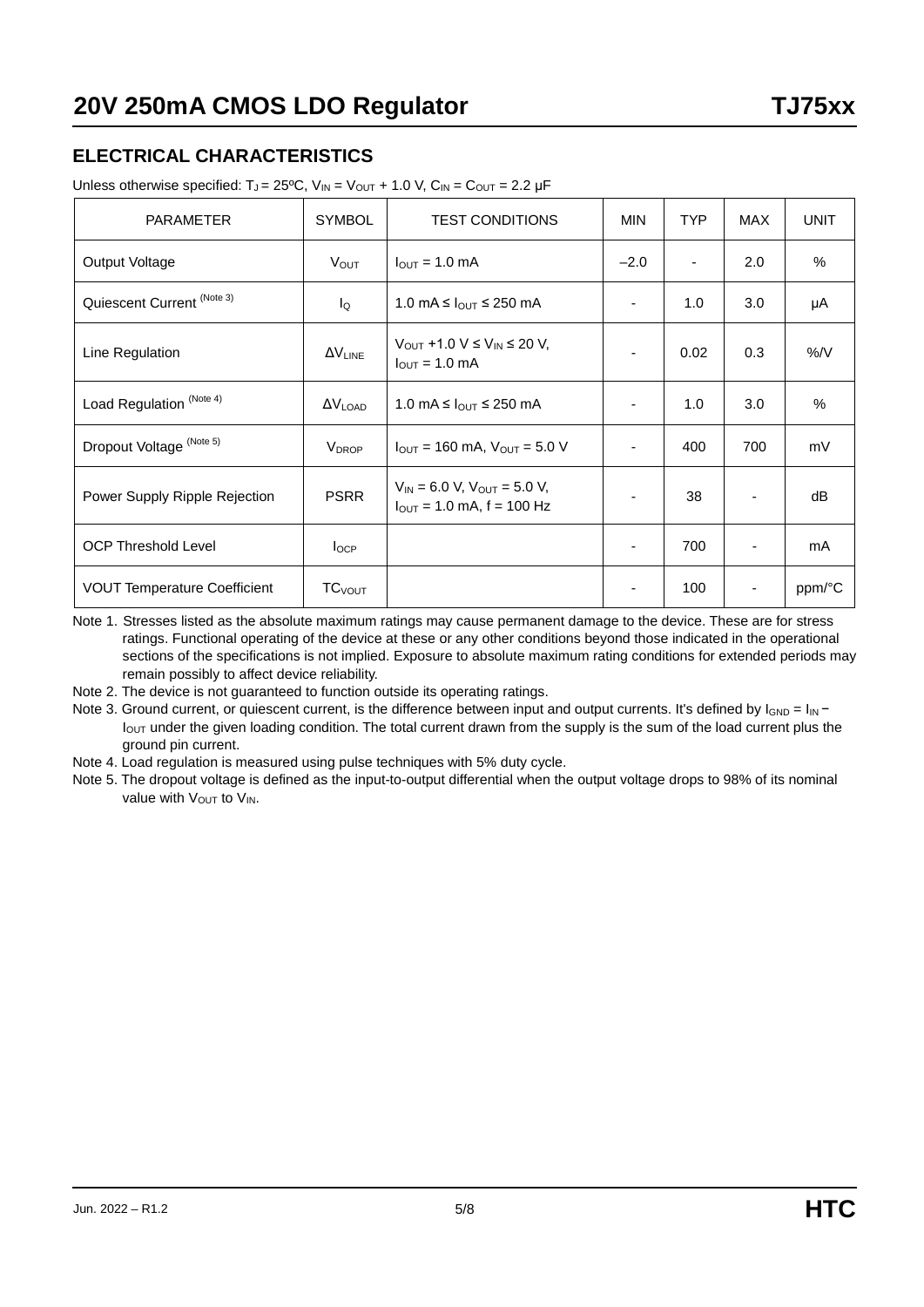#### **TYPICAL OPERATING CHARACTERISTICS**













VIN=6.0V to 20V, VOUT=5.0V @ IOUT=0A/100mA/250mA VIN=6.0V, VOUT=5.0V @ IOUT=250mA per 10mA step

VIN vs. VOUT VIN VS. VOUT



IOUT vs. IQ IOUT vs. IQ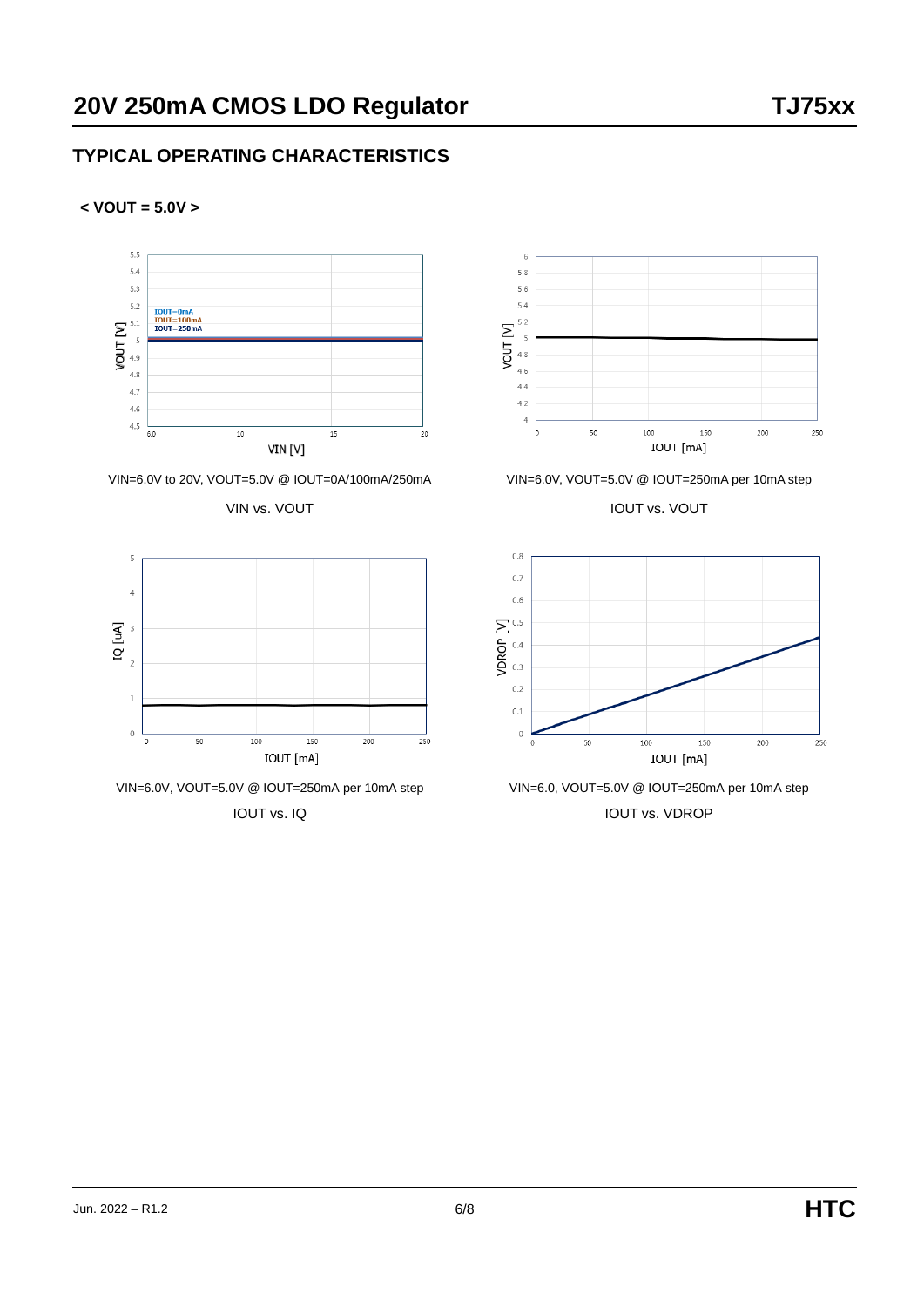#### **APPLICATION INFORMATION**

#### **MAXIMUM OUPUT CURRENT CAPABILITY**

The TJ75xx can deliver a continuous current of 250mA over the full operating junction temperature range. However, the output current is limited by the restriction of power dissipation which differs from packages. A heat sink may be required depending on the maximum power dissipation and maximum ambient temperature of application. With respect to the applied package, the maximum output current of 250mA may be still undeliverable due to the restriction of the power dissipation of TJ75xx. Under all possible conditions, the junction temperature must be within the range specified under operating conditions.

The temperatures over the device are given by:

 $T_C = T_A + P_D \times \theta_{CA}$  $T_d = T_C + P_D \times \theta_{JC}$  $T_{\text{J}} = T_{\text{A}} + P_{\text{D}} \times \theta_{\text{JA}}$ 

where  $T_J$  is the junction temperature,  $T_C$  is the case temperature,  $T_A$  is the ambient temperature,  $P_D$  is the total power dissipation of the device,  $θ<sub>CA</sub>$  is the thermal resistance of case-to-ambient,  $θ<sub>JC</sub>$  is the thermal resistance of junction-to-case, and  $\theta_{JA}$  is the thermal resistance of junction to ambient.

The total power dissipation of the device is given by:

$$
P_D = P_{IN} - P_{OUT} = (V_{IN} \times I_{IN}) - (V_{OUT} \times I_{OUT})
$$
  
= (V<sub>IN</sub> × (I<sub>OUT</sub> + I<sub>GND</sub>)) - (V<sub>OUT</sub> × I<sub>OUT</sub>) = (V<sub>IN</sub> - V<sub>OUT</sub>) × I<sub>OUT</sub> + V<sub>IN</sub> × I<sub>GND</sub>

where  $I_{GND}$  is the operating ground current of the device which is specified at the Electrical Characteristics. The maximum allowable temperature rise ( $T_{Rmax}$ ) depends on the maximum ambient temperature ( $T_{Amax}$ ) of the application, and the maximum allowable junction temperature  $(T_{Jmax})$ :

 $T<sub>Rmax</sub> = T<sub>Jmax</sub> - T<sub>Amax</sub>$ 

The maximum allowable value for junction-to-ambient thermal resistance,  $\theta_{JA}$ , can be calculated using the formula:

$$
\theta_{JA}=T_{Rmax}\,/\,P_D
$$

TJ75xx is available in TO-92 and SOT-89-3L packages. The thermal resistance depends on amount of copper area or heat sink, and on air flow. If proper cooling solution such as copper plane area, heat sink or air flow is applied, the maximum allowable power dissipation could be increased. However, if the ambient temperature is increased, the allowable power dissipation would be decreased.